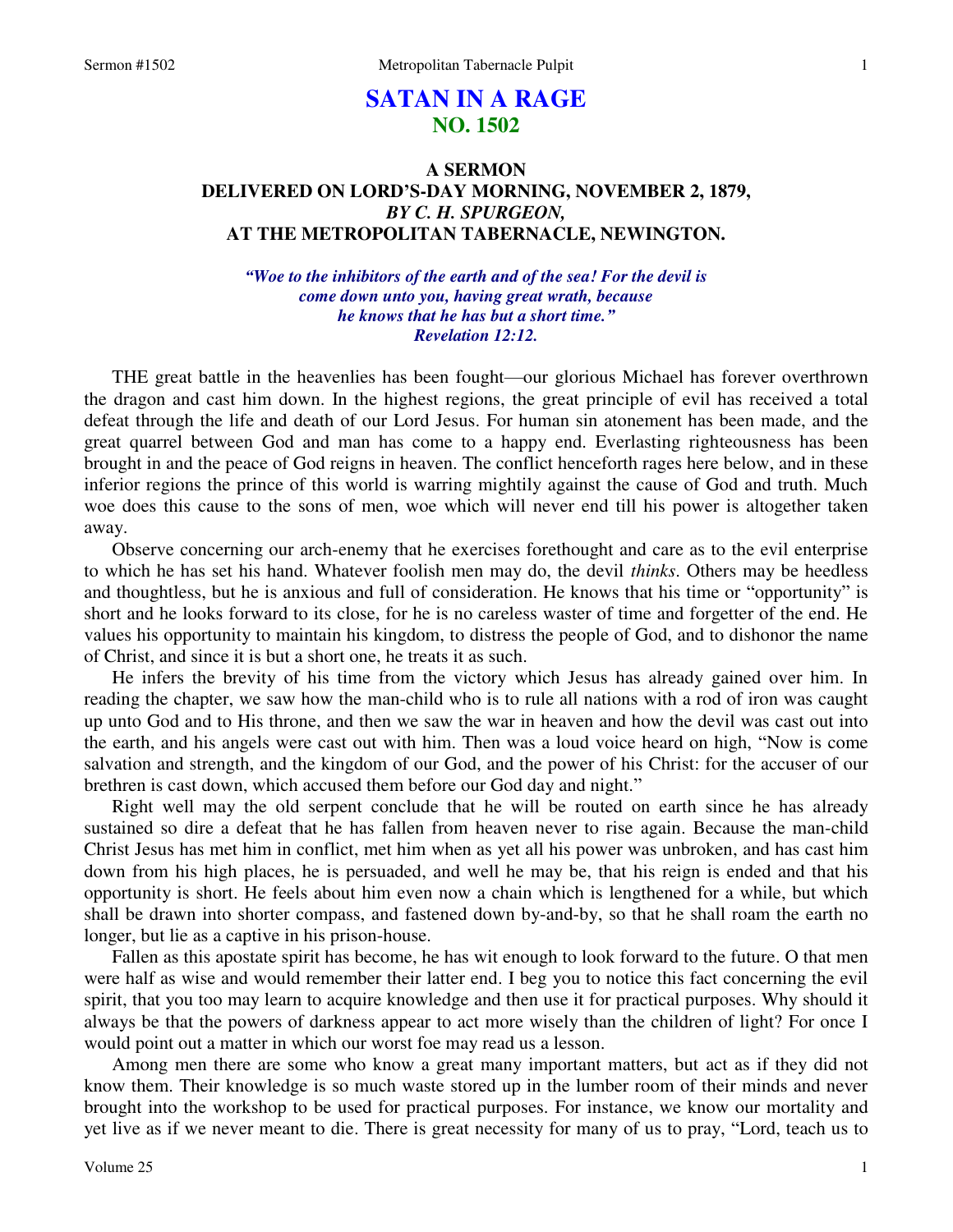number our days that we may apply our hearts unto wisdom." We must know that our time is short and that our life will soon come to an end, and yet we fail to know it practically, for we are not as earnest as dying men ought to be. In this, the arch-enemy is not so foolish as we are, for he so well knows that his time is short that he remembers the fact and is actuated by it.

 Note well the direction in which this knowledge operates upon him. It excites his emotions. The deepest emotion of which he is capable is that of anger, for he knows not how to love. Wrath is his very soul, as hatred is his very life. He knows nothing of gentleness, nothing of affection, and therefore the fact that his time is short moves within him his master passion, and he has great wrath. His evil nature is all on fire and his excitement is terrible.

 How much the shortness of our time ought to stir our hearts! With what ardency of love and fervency of zeal ought we to pass the days of our sojourning here! Knowing that the time of our departure is at hand and that the season in which we can serve God among the sons of men is very brief, we ought to be excited to flaming zeal and passionate love. We are not half stirred as we ought to be. Devils feel great hatred—how is it that we do not feel great love? Shall they be more eager to destroy than we are to save? Shall they be all alive and shall we be half dead?

 Nor is the result of knowing that his time is short merely emotional on the part of the arch-enemy, for in consequence of his great wrath, he is moved to make earnest efforts. His energy is excited, he persecutes the woman whose seed he dreads and he pours floods out of his mouth against her. There is nothing which Satan can do for his evil cause which he does not do. *We* may be half-hearted, but he never is. He is the very image of ceaseless industry and indefatigable earnestness. He will do all that can be done in the time of his permitted range. We may be sure that he will never lose a day.

 My brethren, you and I, on the other hand, should be moved by the shortness of our opportunity to an equal energy of incessant industry, serving God continually because, "the night comes wherein no man can work." My friend, if you want your children brought to Christ, speak to them, for they will soon be without a father. If you wish your servants to be saved, labor for their conversion, for they will soon be without a mistress. If you desire your brother to be converted, speak to him, for your sisterly love will not much longer avail him. Minister, if you would save your congregation by the Spirit of God, seek to do it at once, for your tongue will soon be silent. Teacher in the Sunday school, if you would have your class gathered into the good Shepherd's fold, treasure up every Sabbath's opportunities, for in a short time the place which knows you now shall know you no more forever.

 Thus, as of old the Israelites went down to the Philistines to sharpen every man his share, and his axe, and his mattock, so have I bidden you quicken your diligence by the example of the prince of darkness. Shall we not learn wisdom from his subtlety and zeal from his fury? Shall *he* discern the signs of the times and therefore bestir himself and shall we sleep on? Shall evil compass sea and land, and shall the children of God creep about in idleness? God forbid. By the great wrath of the old dragon, I beseech you, my brethren, awake out of your sleep.

 The text tells us that the shortness of Satan's opportunity excites his wrath and we may gather a general rule from this one statement—namely, that *in proportion as the devil's time is shortened, his energy is increased* and we may take it as an assured fact that when he rages to the uttermost his opportunities are nearly over. He has great wrath, knowing that his time is short. I hope there will be something of instruction in this and somewhat of comfort for all those who are on the right side. May the Holy Ghost make it so.

 In the world around us we must not consider that things go altogether amiss when the powers of evil become strong. We should be foolish if we wept in despair because the tares are ripening, for is not the wheat ripening too? True, the dead become more and more corrupt, but if the living become more and more active, why should we lament? Because blasphemy grows loud, because infidels seek to undermine the foundation of the faith, or because the clouds of superstition grow more dense, we must not therefore conclude that we have fallen upon evil times, the like of which were never seen before.

Volume 25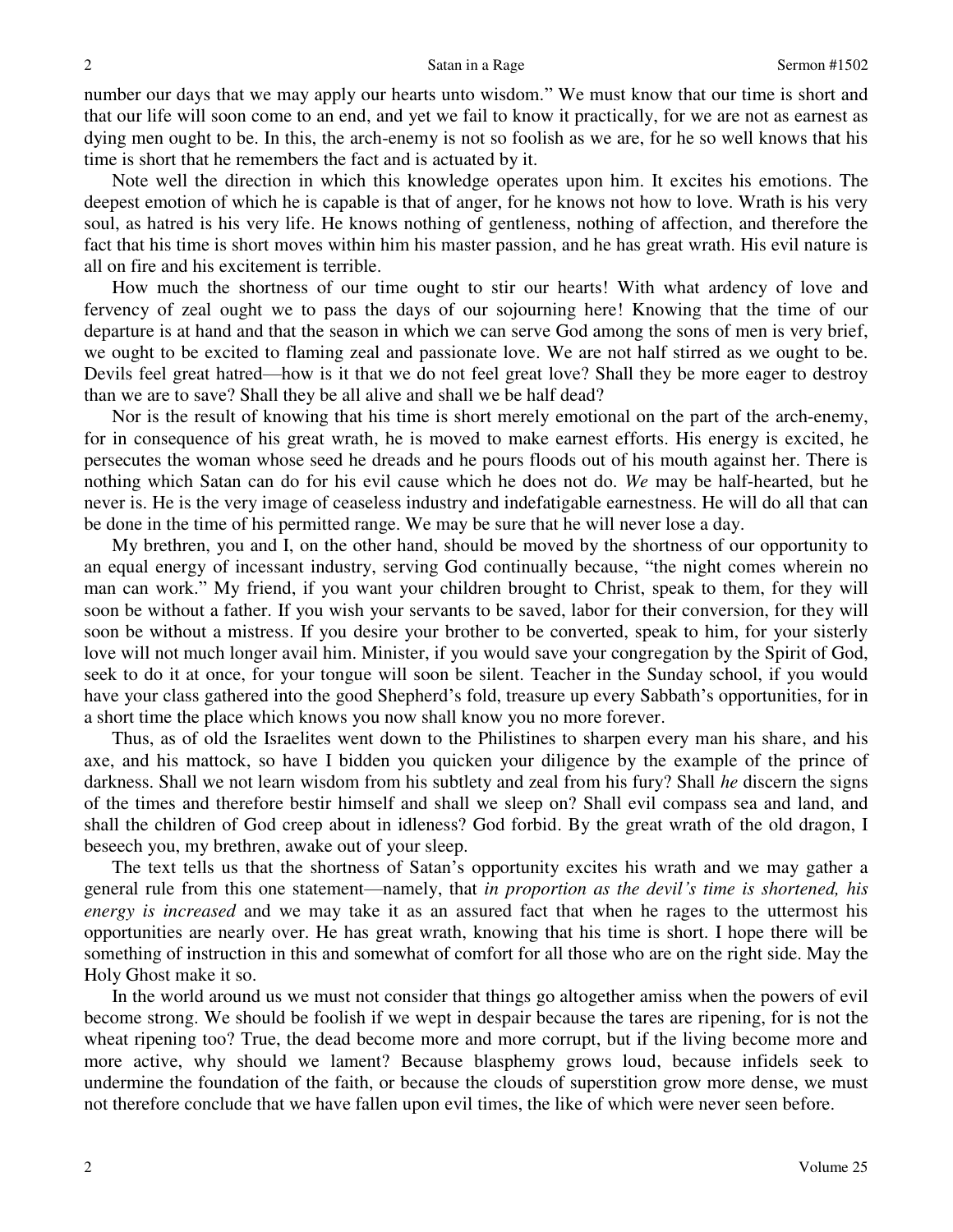Not so. Oftentimes the development of evil is an indication that there is an equal or a greater development of good and the climax of ill is frequently its end. Do you not know that in the world of nature the darkest time of the night is that which precedes the dawning of the day? May it not be the same in the spiritual and moral world? Does not the old proverb tell us concerning the year that, "As the day lengthens the cold strengthens"? As the spring comes with lengthened days, the frosts often grow more sharp and hard.

 Is it not also plain to the simplest mind that the turning of the tide happens when the ebb has reached its utmost? Even so, when evil is at its height, it is nearest to its fall. Look for confirmation to the page of history. When the tale of bricks was doubled, Moses came to deliver the oppressed. When Pharaoh would by no means let the people go and his yoke seemed riveted upon the neck of Israel, then the right arm of God was made bare and the Red Sea beheld His vengeance. When despots grow most tyrannical, liberty's hour is coming. When the lie becomes exceeding bold and wears a brazen forehead, then it is that the truth confounds her. When Goliath stalks abroad and defies the armies of Israel, then is the stone already in the sling, and the David hard at hand to lay the giant low.

 Do not, therefore, dread the advent of greater opposition, nor the apparent increase in strength of those oppositions which already exist, for it has always been so in the history of events that the hour of the triumph of evil is the hour of its doom. When Belshazzar profanes the holy vessels, the handwriting blazes on the wall. And when Haman is at the king's banquet of wine seeking the blood of the whole race of the Jews, the gallows are prepared for him upon his own roof.

 It shall be seen, even to the last hour of history, that the devil rages the more when his empire is the nearer to its end. At the very last he shall go about to deceive the nations which are in the four quarters of the earth, Gog and Magog, to gather them together to battle. They shall come up in great hosts, fierce for the conflict, to "the battle of the great day of God Almighty" at Armageddon. It shall then seem as if the light of Israel must be quenched and the truth of God utterly extinguished. But in that dread hour the Lord shall triumph gloriously and He shall smite His adversaries to their final overthrow.

 Then shall the angel standing in the sun invite the vultures and all the fowls that fly in the midst of heaven to gather to the grim feast of vengeance, to eat the flesh of horsemen and men of might. Then also shall the devil that deceived them be cast into the lake of fire and shall be tormented day and night forever and ever. Then also shall the shout be heard, "Hallelujah, hallelujah, for the Lord God omnipotent reigns." On the greatest possible scale, the greatness of the dragon's wrath is a sure prophecy of the end of his reign.

 Now, what is true on a great scale is true in the smaller one. Missionaries in any country will generally find that the last onslaught of heathenism is the most ferocious. We shall find, whenever the truth comes into contact with falsehood, that when error is driven to its last entrenchments, it fights for life, tooth and nail, with all its might. Its wrath is great because its time is short. In any village or town in England, or in any other country, whenever the opposition to the Gospel reaches its most outrageous pitch and men seem as if they would murder the preacher of the Word, you may reckon that the power of the opposition is almost over. After the mad fit, active persecution will cease and there will come a time of calm and perhaps of general reception of the Gospel. When once the bad passions of mankind shall have boiled up, they will cool down again. Has not the Lord promised to restrain it? As the burning heat of the noontide sun lasts not forever, but gradually abates when it has reached the hottest point, so is it with the wrath of man, which the foul fiend so often uses for his base purposes.

 The same truth will apply to every individual man. When God begins His great work in a sinner's heart, to lead him to Christ, it is no bad sign if the man feels more hatred to God than ever, more dislike to good things than before. Nor need we despair if he is driven into greater sin than ever. The ferocity of the temptation indicates the vigor with which Satan contends for any one of his black sheep. He will not lose his subjects if he can help it and so he drives forth all his strength to keep them under his power, and he is especially vigilant and furious when the power of grace is about to prevail for their salvation. I will not, however, dwell upon this point, because it is to be *the* subject of our discourse.

3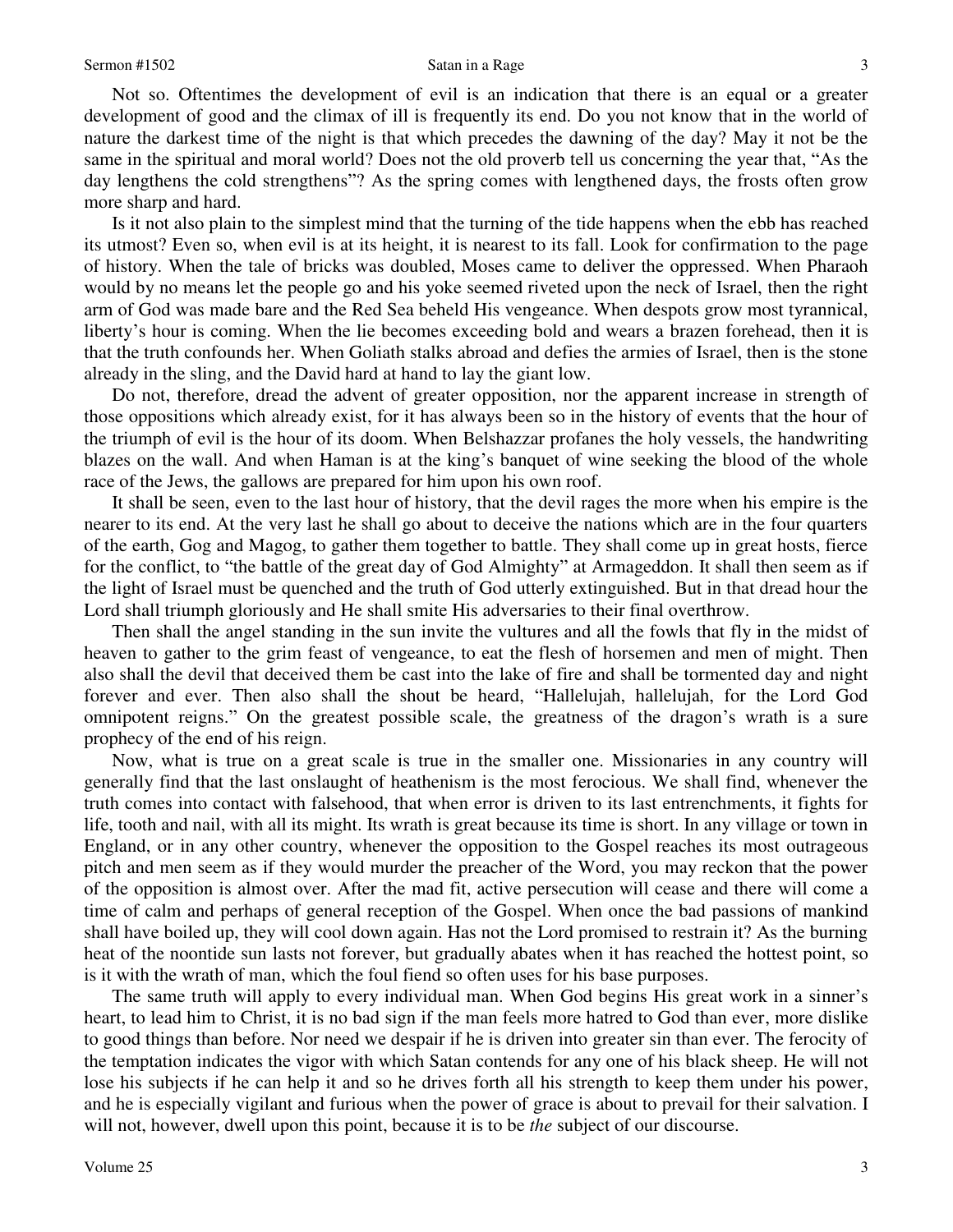The general fact is further illustrated in the cases of many believers. There are times when in the believer's heart the battle rages horribly, when he hardly knows whether he is a child of God at all and is ready to give up all hope. He cannot pray or praise for he is so distracted. He cannot read the Scriptures without horrible thoughts. It seems as if he must utterly perish, for no space is given him in which to refresh his heart, the attacks are so continual and violent. Such dreadful excitements are often followed by years of peace, quiet usefulness, holiness, and communion with God. Satan knows that God is about to set a limit to his vexations of the good man and so he rages extremely because his opportunity is short.

 It is very remarkable that some of the greatest of the saints have died in the midst of the most fearful conflicts, from the same reason. The dog howled at them because he knew that they would soon be out of his reach. You would not suppose that Martin Luther, a man so brave and strong that he could defy the Pope and the devil, should on his dying bed be woefully put to it, and yet it was so—his worst struggle was the closing one. He was more than a conqueror, but the fight was severe, as if the devil, that old coward, waited until he had his antagonist down, waited until he was weak and feeble, and then leaped upon him to worry if he could not devour him.

 Truly Luther had worried the devil and we do not wonder at the malice of the fiend. Satan knew that Luther would soon be out of the reach of his fiery arrows forever and therefore he must needs have a last shot at him. It was precisely the case with John Knox, who being observed to sigh deeply was asked the cause of it and replied, "I have formerly, during my frail life, sustained many tests and many assaults of Satan. But at present he has assailed me most fearfully and put forth all his strength to devour and make an end of me at once. Often before has he placed my sins before my eyes, often he has tempted me to despair, often endeavored to ensnare me by the allurements of the world, but these weapons were broken by the sword of the Spirit, the Word of God, and the enemy failed.

"Now he has attacked me in another way—the cunning serpent has labored to persuade me that I have merited heaven and eternal blessedness by the faithful discharge of my ministry. But blessed be God, who has enabled me to beat down and quench this fiery dart by suggesting to me such passages of Scripture as these, 'What have you that you have not received?' 'By the grace of God I am what I am: not I, but the grace of God in me.' Upon this, as one vanquished, he left me. Wherefore I give thanks to my God through Jesus Christ, who has been pleased to give me the victory and I am persuaded that the tempter shall not again attack me, but within a short time, I shall, without any great pain of body or anguish of mind, exchange this mortal and miserable life for a blessed immortality through Jesus Christ."

 Do you wonder that the devil was eager to have another knock at one who had given so many knocks to his dominion? Do not therefore be at all surprised if Satan rages against you, nor marvel if you yourself should seem to be given into his power, but rather rejoice in this, that his great wrath is the token of the shortness of his time. He wages war with us all the more cruelly because he knows that he will ultimately be defeated. His degraded mind delights in petty malice—if he cannot destroy, he will disturb—if he cannot kill, he will wound. Subtle as he is, he acts right foolishly in pursuing a hopeless object.

 In his war against any one of the seed of the woman, he knows that he is doomed to defeat and yet he gnaws at the heel which breaks his head. It is the doom of evil to persevere in its spite after it knows that it is all in vain—to be forever vanquished by the invincible seed of the living God and yet forever to return to the fray. Sisyphus forever rolling upward a huge stone which returns upon him is a true picture of the devil vainly laboring to remove the truth out of its place. His is indeed "labor in vain."

 I thought this morning that I would call attention to one particular instance of the fact which is seen in the soul that is coming to Christ, in whom Satan often has great wrath knowing that his time is short. My objective is to comfort those who are awakened and are seeking the Savior. If they are sorely beset, I long that they may find peace, and rest, and hope very speedily. When the poor man who was possessed with an evil spirit was being brought to Christ, we read that, "As he was a coming, the devil threw him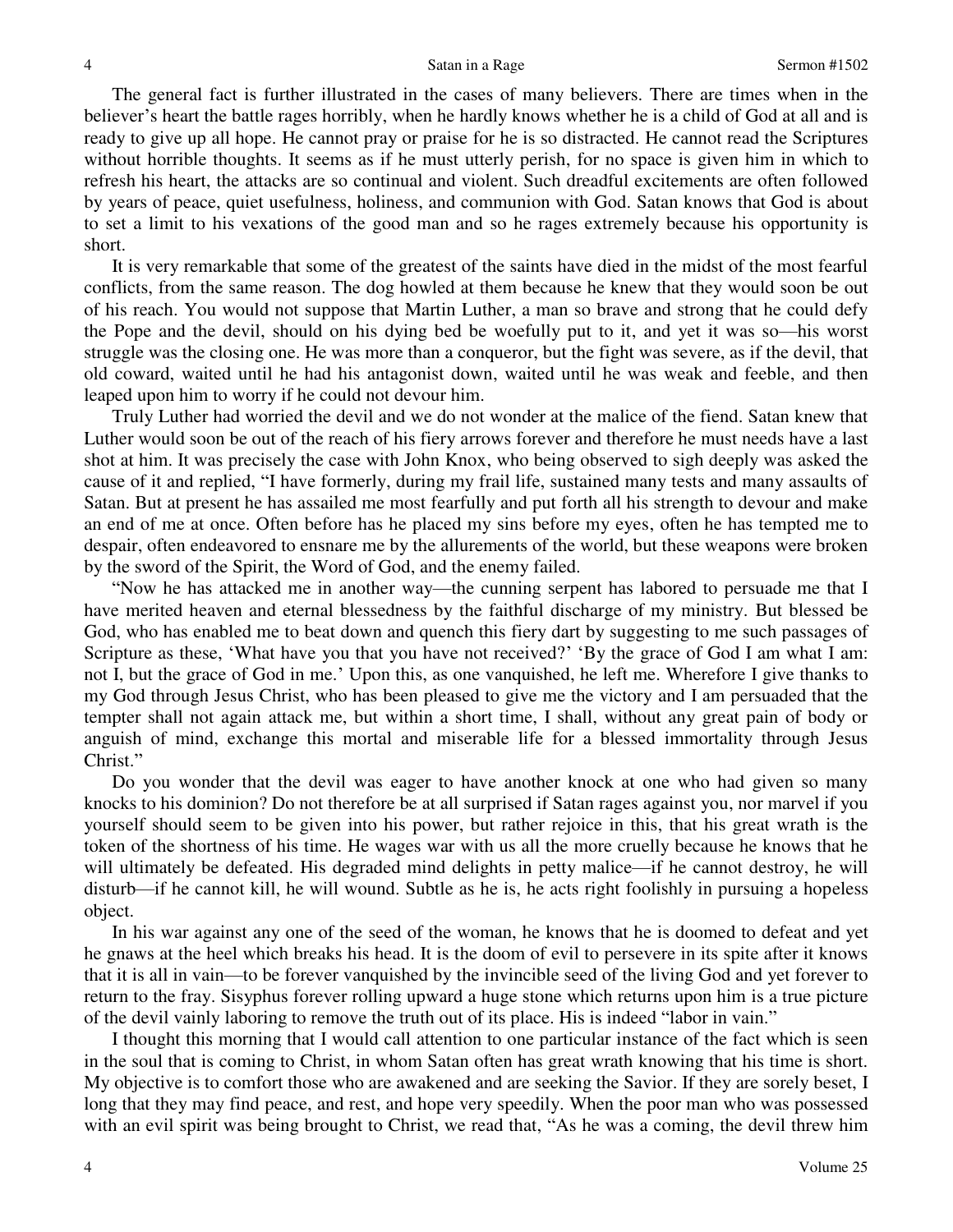down and tore him." That is the way with the great enemy—when he is about to be cast out, his energy is more displayed than ever—that if possible he may destroy the soul before it has obtained peace with God. May the sacred Comforter help me while I try to speak encouragingly upon this subject.

**I.** Our first head shall be, HOW DOES SATAN KNOW WHEN HIS TIME IS SHORT IN A SOUL?

 He watches over all souls that are under his power with incessant maliciousness. He goes about the camp like a sentinel, spying out every man who is likely to be a deserter from his army. In some men's hearts he dwells at ease, like a monarch in his pavilion—their minds are his favorite mansions—he goes in and out whenever he pleases and he makes himself wonderfully much at home. He counts the man's nature to be his own inheritance and he works within him after his own evil pleasure. Alas, the deceived man yields his members as instruments of unrighteousness and is willingly held in thralldom.

 In such a case all the man's faculties are so many chambers for Satan to dwell in, and his emotions are so many fires and forges for Satan to work with. But by-and-by, if divine grace interposes, there comes a change and Satan, who has lived there twenty, thirty, forty, fifty, sixty years, begins to think that he shall not be able to keep this residence of his much longer. He perceives that his time is short and I suppose he perceives it first by discovering that *he is not quite so welcome as he used to be*. The man loved sin and found pleasure in it, but now sin is not so sweet as it was, its flavor is dull and insipid. The charms of vice are fading and its pleasures are growing empty, vain, and void and this is a token of a great change.

 Once, whenever a pilgrim sin came that way, the soul kept open house to entertain it with all hospitality, but now it is not half so eager. Even the home-dwelling habitual lusts do not yield so much content as aforetime, neither is so much provision made for them. The black prince and his court are out of favor and this is an intimation that he must soon be gone. When sin loses its sweetness, Satan is losing his power. The adversary perceives that he must soon stretch his dragon wings when he sees that the heart is growing weary of him and is breaking away from his fascinations.

 He grows more sure of his speedy ejectment when *he does not get the accommodation he used to have*. The man was once eager for sin, he went in the pursuit of vice, hunted after it, and put himself in the way of temptation, and then Satan reigned securely, but now he begins to forsake the haunts where sin walks openly and he abandons the cups of excitement which inflame the soul. You find him going to a place of worship, listening to a sermon, whereas before he frequented the theater and enjoyed a loose song at a music hall.

 The devil does not like this change and takes it as a warning that he will soon have to give up the key. The man does not drink as once he did, nor swear as once he did. Nor does he yield himself up with readiness to every temptation. The fish is getting shy of the bait. The awakened man has not decided for Christ, but he is no longer at ease in bondage, no longer the glad slave of iniquity. He is on the wrong road, but he does not run in it. On the contrary, he pauses, he heaves a sigh and wishes he could leave the evil road. He wishes he knew how to leap a hedge and get into the narrow way. Satan marks all this and he says to himself, "There is not the preparation made for me that there used to be, there is little readiness to run on my errands, and therefore I perceive that my time is short."

 He is still more convinced of the shortness of his possession of a man's heart *when he hears knocking at that heart's door a hand whose power he has felt*. He knows the kind of knock it is—a gentle, but an irresistible knocking upon the heart. Continual, perpetual, persevering—the knock of one who means to enter. The knock as of one that has a hole in his hand. He knocks not as one whose power lies in a blow, but as one whose tears and love are his battery of attack. He has an energy of compassion, an irresistibleness of gentle love, and as Satan hears the knock and perceives that the tenant of the house hears it too and is half inclined to open the door, he is afraid. When the heart relents at the sound of the Gospel summons, he trembles more. If the knocking still continues, waking up the tenant in the dead of night, a sound heard amid the noise of traffic and above the laughter of fools, he says, "My time is short." He knows the hand, which broke his head of old, and its knocking is ominous to him.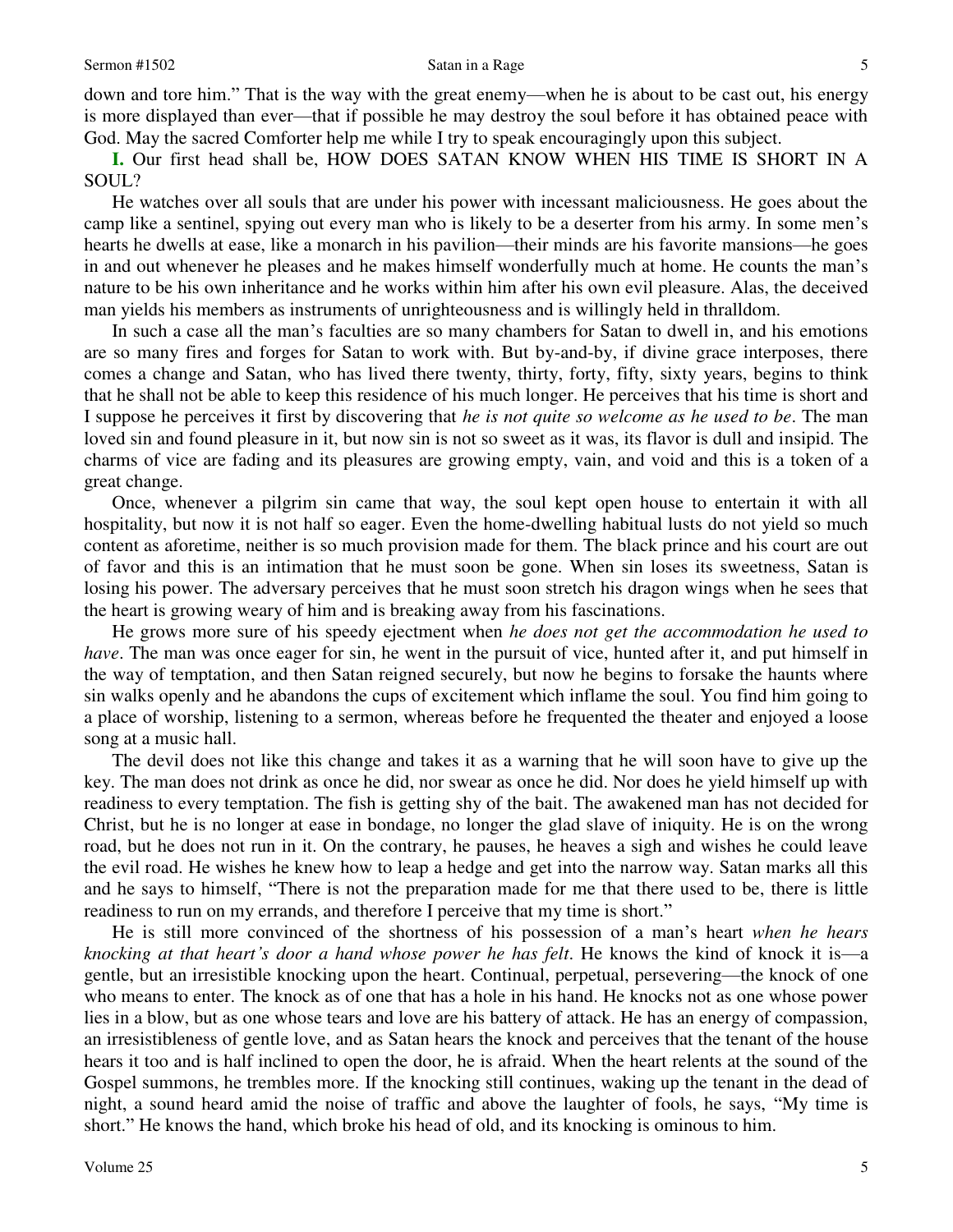He knows that in the gentleness of Jesus there is an irresistible energy which must and will prevail, and he therefore counts that his possession of the tenement is precarious when the Gospel is felt upon the heart. Between the knocks, he hears a voice that says, "Open to Me! Open to Me, for My head is wet with dew and My locks with the drops of the night!" And he knows that this pleading voice bodes the downfall of his power.

 Another indication to the enemy that his time is short is *when he knows that the tenant of the house steals away sometimes to court and asks for a warrant of ejectment against him*. You know what I mean—when the man feels that he cannot himself get rid of sin and cannot in his own strength conquer Satan, and therefore cries, "O God help me, O God for Christ's sake drive out the old dragon from my soul, I beseech You." This is asking for a warrant of ejectment. This is going to the court of heaven and pleading with the great King to issue a summons, and send His officer to throw out the intruder, that he may no longer pollute the spirit. "Ah," says the evil one, "this is not the place for me much longer, behold he prays." More fierce than the flames of hell to Satan are the prayers of convinced sinners. When they pray, he must be gone. He must cry, "Boot and saddle!" when men sound the trumpet of prayer. There is no tarrying in the camp any longer when the advance guard of prayer has come to take possession.

 One thing more always makes Satan know that his time is short and that is *when the Holy Spirit's power is evidently at work within the mind*. Light has come in and the sinner sees and knows what he was ignorant of before. Satan hates the light as much as he loves darkness and like an owl in the daylight, he feels that he is out of place. Life comes in, too, by the Holy Ghost. The man *feels*, he becomes sensitive, he becomes penitent, and Satan, who loves death and always abides among the tombs, is bound to flee before spiritual life. The Holy Spirit is beginning to work upon the man very graciously, and Satan knows every throb of the Spirit's power, for it is the death of his power and so he says, "I will go to the place from whence I came out, for this house trembles as if it were shaken with earthquakes and affords me no rest." Joyful tidings for a heart long molested by this fierce fiend! Away, you enemy, your destructions shall soon come to a perpetual end!

**II.** This brings me, secondly, to notice that, inasmuch as the shortness of his tenure excites the rage of Satan, we must next observe HOW HE DISPLAYS HIS GREAT WRATH.

 His fury rages differently in different persons. On some he displays his great wrath by stirring up outward persecution. The man is not a Christian yet, he is not actually converted yet, but Satan is so afraid that he will be saved that he sets all his dogs upon him directly. The poor soul goes into the workshop and though he would give his eyes if he could say, "I am a Christian," he cannot quite say so—and yet his workmates begin to pounce upon him as much as if he were in very deed one of the hated followers of Jesus.

 They scoff at him because he is serious and sober, because he is beginning to think and to be decent, because he begins to listen to the Gospel and to care for the best things. Before the man-child is born, the dragon is longing to devour him. Before the man gets to be a Christian, the prince of the power of the air labors, if possible, to destroy him. The devil will lose nothing through being behind. He begins as soon as ever grace begins. Now, if the grace of God is not in the awakened man and his reformation is only a spasm of remorse, it is very likely that he will be driven back from all attendance upon the means of grace by the vulgar remarks of the ungodly, but if the Lord Jesus Christ has really been knocking at his door and the Spirit of God has begun to work, this opposition will not answer its purpose.

 The Lord will find wings for this poor soul that he may flee away from the trial which as yet he is not able to bear. I have sometimes known such opposition even tend to undo Satan's work and answer quite the opposite purpose. I know one who was much troubled about the truth of Scripture and about the doctrines of the Gospel, although he was a sincere searcher into the truth. He commenced to attend this house of prayer and to listen to the Gospel, rather as an inquirer than as a believer. As yet he could not say that he was a Christian, though he half wished he could.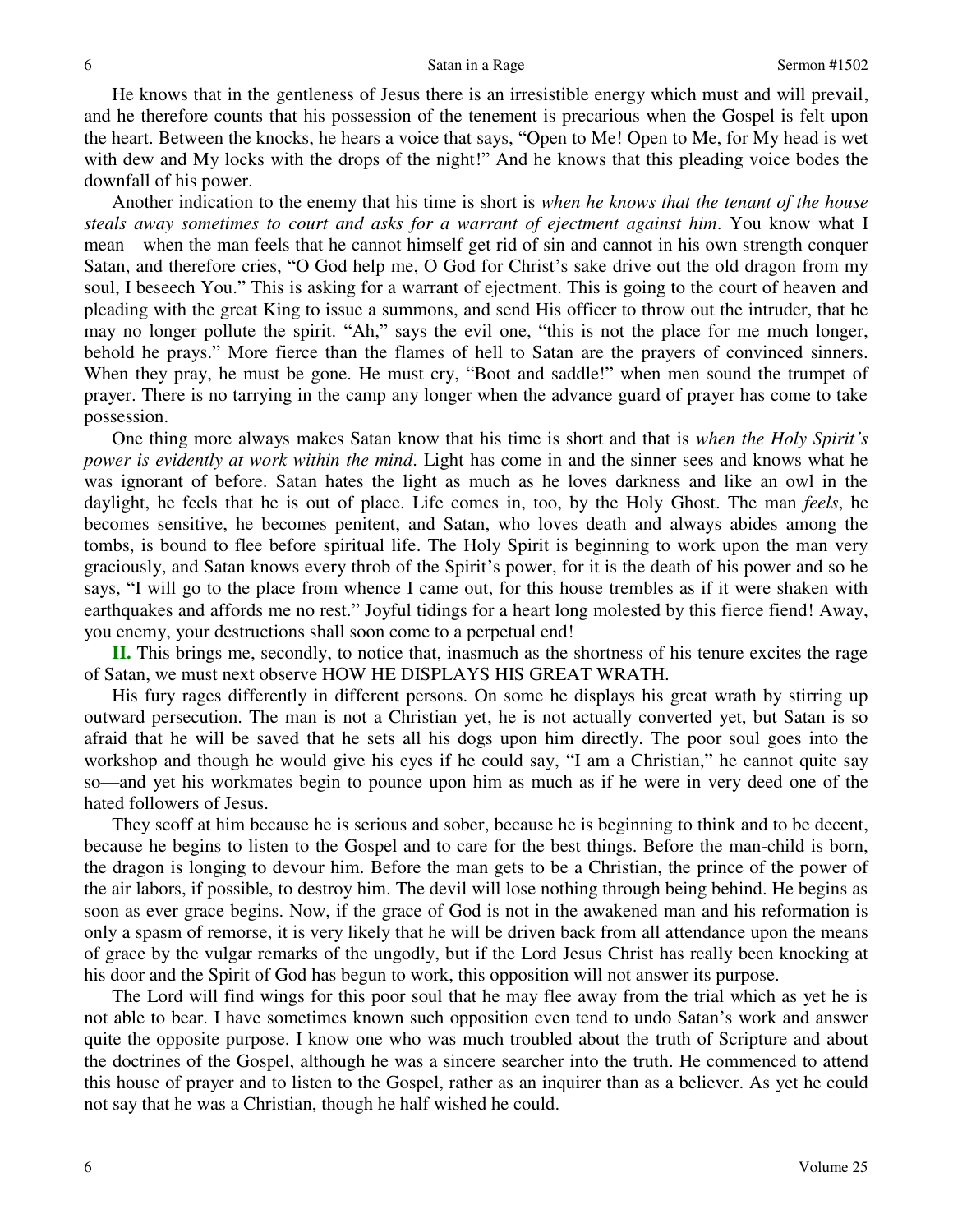Now, it came to pass that the opposition which he immediately received from the world strengthened his faith in the Bible and became a sort of missing link between him and the truth. The sneers of his friends acted in this way. He said to himself, "Why should they all attack me on the bare supposition of my being a Christian? If I had been a Muslim or a Jew, they would have regarded me with curiosity and let me alone, but inasmuch as they only suspect me of becoming a Christian, they are all down upon me with contempt and anger. Now (said he), why is this? Is not this a proof that I am right and that the Word of God is right, for did it not say that there should be enmity between the seed of the serpent and the seed of the woman?"

 The devil did not know what he was doing when he opposed that young man and made a believer of him by that which was meant to drive him into unbelief. If the men of this world oppose the faith of our Lord Jesus Christ more fiercely than any other, surely it must be that there is something special in it, something opposed to their sinful ways or to their proud hopes—something which is of God. That was the inference which my young friend drew from the treatment he received and that inference established him in the faith. Thus, you see, Satan often hopes to save his dominion when his time is short by vehement persecution against the awakened sinner.

 Much worse, however, is his other method of showing his wrath, namely, by vomiting floods out of his mouth to drown, if possible, our newborn hope. When the hopeful hearer as yet has not really found peace and rest, it will sometimes happen that Satan will try him with doubts and blasphemies and temptations such as he never knew before. The tempted one has been amazed and has said to himself, "How is this? Can my desire after Christ be the work of God? I get worse and worse. I never felt so wicked as this till I began to seek a Savior." Yet this is no strange thing, fiery though the trial is.

 Satan will suggest all the doubts he can upon the inspiration of Scripture, the existence of God, the deity of Christ, and everything else that is revealed till the poor heart that is earnestly longing for salvation will scarcely know whether there is anything true at all. The man will be so tumbled up and down in his thoughts that he will hardly know whether he is on his head or his heels. "They reel to and fro, and stagger like a drunken man, and are at their wits' end." The more they read the Bible, the more they attend the means of grace, the more are they tempted to be skeptical and atheistic. Doubts they never knew before will torment them even while they strive to be devout. The evil tenant has notice to quit and he makes up his mind to do all the damage within his power while he is yet within the doors. See how he breaks up precious truths and dashes down the richest hopes, and all with the detestable design of venting his spite upon the poor soul.

 At such time, also, Satan will often arouse all the worst passions of our nature and drive them into unknown riot. The awakened sinner will be astonished as he finds himself beset with temptations more base and foul than he has ever felt before. He will resist and strive against the assault, but it may be so violent as to stagger him. He can scarcely believe that the flesh is so utterly corrupt. The man who is anxiously seeking to go to heaven seems at such a time as if he were dragged down by seven strong demons to the eternal deeps of perdition. He feels as if he had never known sin before, nor been so completely beneath its power. The Satanic troopers sleep as a quiet garrison while the man is under the spell of sin, but when once the heart is likely to be captured by Immanuel's love, the infernal soldiery put on their worst manner and trample down all the thoughts and desires of the soul.

 Satan may also attack the seeker in another form, with fierce accusations and judgments. He does not accuse some men, for he is quite sure of them and they are his very good friends. But when a man is likely to be lost to him, he alters his tone and threatens and condemns. He cries, "What, you be saved! It is impossible! You know what you used to be. Think of your past life." Then he rakes up a very hell before the man's eyes. "You!" says he, "why even since you have pretended to be a little better and have begun to attend the means of grace, you know you have looked back with a longing eye and hungered for your old pleasures. It is quite out of the question that you should be a servant of Christ! He will not have such a scarecrow as you in His house. The great Captain will never march at the head of a regiment which is disgraced by receiving such as you."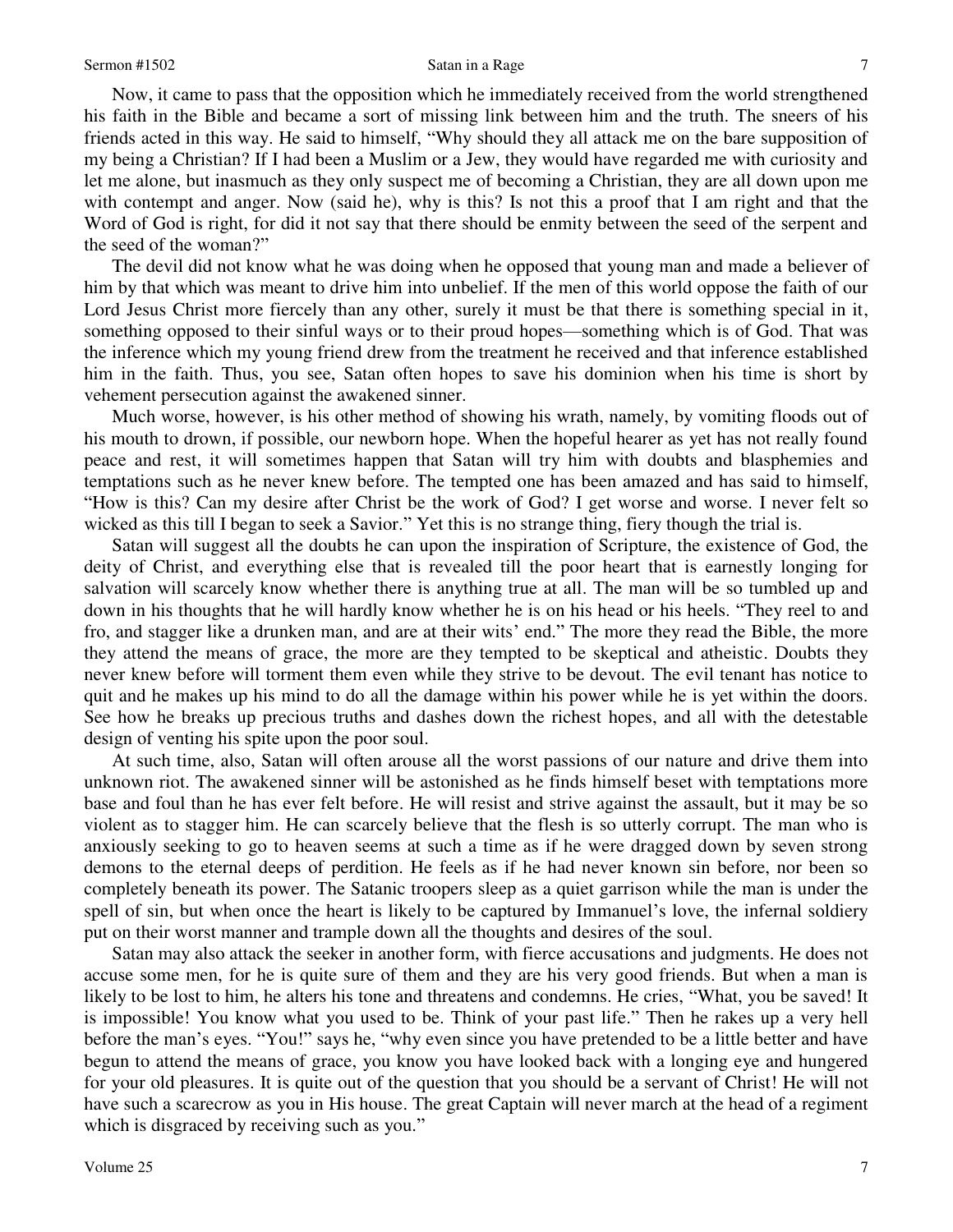Bunyan describes Apollyon as standing across the road and swearing by his infernal den that the pilgrim should go no further. There he would spill his soul. Then he began to fling at him all manner of fiery darts and among them was this one, "You did faint at first setting out, when you were almost choked in the gulf of Despond. You were almost persuaded to go back at the sight of the lions. You have been false already to your new Lord!" Think for a moment of the devil chiding us for sin! Oh, that the poor burdened soul could laugh at this hypocritical accuser, for he hates to be despised and yet he right well deserves it.

 Laugh at him, O virgin daughter of Zion, for this great wrath of his is because his time is short. Who is he that he should bring an accusation against us? Let him mind himself—he has enough to answer for. When he turns an accuser, it is enough to make the child of God laugh him to scorn. Yet it is not easy to laugh when you are in this predicament, for the heart is ready to break with anguish.

 Once more, Satan at such times has been known to pour into the poor troubled mind floods of blasphemy. I do not recollect as a child having heard blasphemy. Carefully brought up and kept out of harm's way, I think it could only have been once or twice that I ever heard profane language. And yet, when I was seeking the Lord, I distinctly remember the spot where the most hideous blasphemies that ever passed the human mind rushed through my mind. I clapped my hands to my mouth for fear I should utter one of them. They were none of my inventing, neither had I revived them from my memory—they were the immediate suggestions of Satan himself, who was determined, if possible, to drive me to despair.

 Read the story of John Bunyan's five years of torture under this particular misery and you will see how Satan would say to him, "Sell Christ. Sell Christ. Give up Christ," and as he went about his daily business, he would have it ringing in his ears, "Sell Christ. Sell Christ." When at last, in a moment of worry, he thought he said, "Let Him go if He will." Then came the accusation, "Now it is all over with you. Jesus will have nothing to do with you, you have given Him up. You are a Judas, you have sold your Lord." Then when the poor man sought the Lord with tears and found peace again, some other dreadful insinuation would dog his heels. John Bunyan was too precious a servant of the devil for him to lose him readily, and the enemy had perhaps some idea of what kind of servant of God the converted tinker would become—and what sort of dreams would charm the hearts of many generations—and so he would not let him go without summoning all the tribes of hell to wreak their vengeance on him if they could not detain him in their service.

 Yet Bunyan escaped and so will others in like case. Oh, bond slave of the devil, may you have grace to steal away to Jesus. Hasten away from Satan's power at once, for otherwise he will, as long as he has any opportunity, manifest his great wrath towards you.

**III.** Thirdly and briefly, let us think HOW ARE WE TO MEET ALL THIS? How must Satan be dealt with while he is showing his great wrath because his power is short?

 I should say, first, if he is putting himself in this rage, let us get him out all the more quickly. If he would remain quiet, even then we ought to be anxious to be rid of his foul company, but if he shows this great rage, let us out with him straight away. In God's name let the dragon be smitten if he must be raving. If there is any opportunity of getting him out, back door or front door, straight away do not let us loiter or linger even for a single hour—a devil raging, making us blaspheme, and then accusing us, tempting us, and betraying us, is such a dangerous occupant of a heart that he is not to be borne with.

 Out he must go and out at once. Better have a den of lions dwelling in our house than the devil within our heart. Lord, turn him out at once by Your own grace. We decide once for all to wage war with him. We will linger no longer. We dare not. We will procrastinate no more, it is more than our lives are worth. Nay, not tomorrow, but today out must the tyrant go. Nay, not after we leave this Tabernacle, but *here*, in this very pew, O Lord, drive the old dragon from his throne with all his hellish crew! That is the first advice I give you—let the enemy be cast out at once by grace divine.

 And the next thing is, inasmuch as we cannot get him out by our own unaided efforts, let us cry to the strong for strength, who can drive out this prince of the power of the air. There is life in a look at